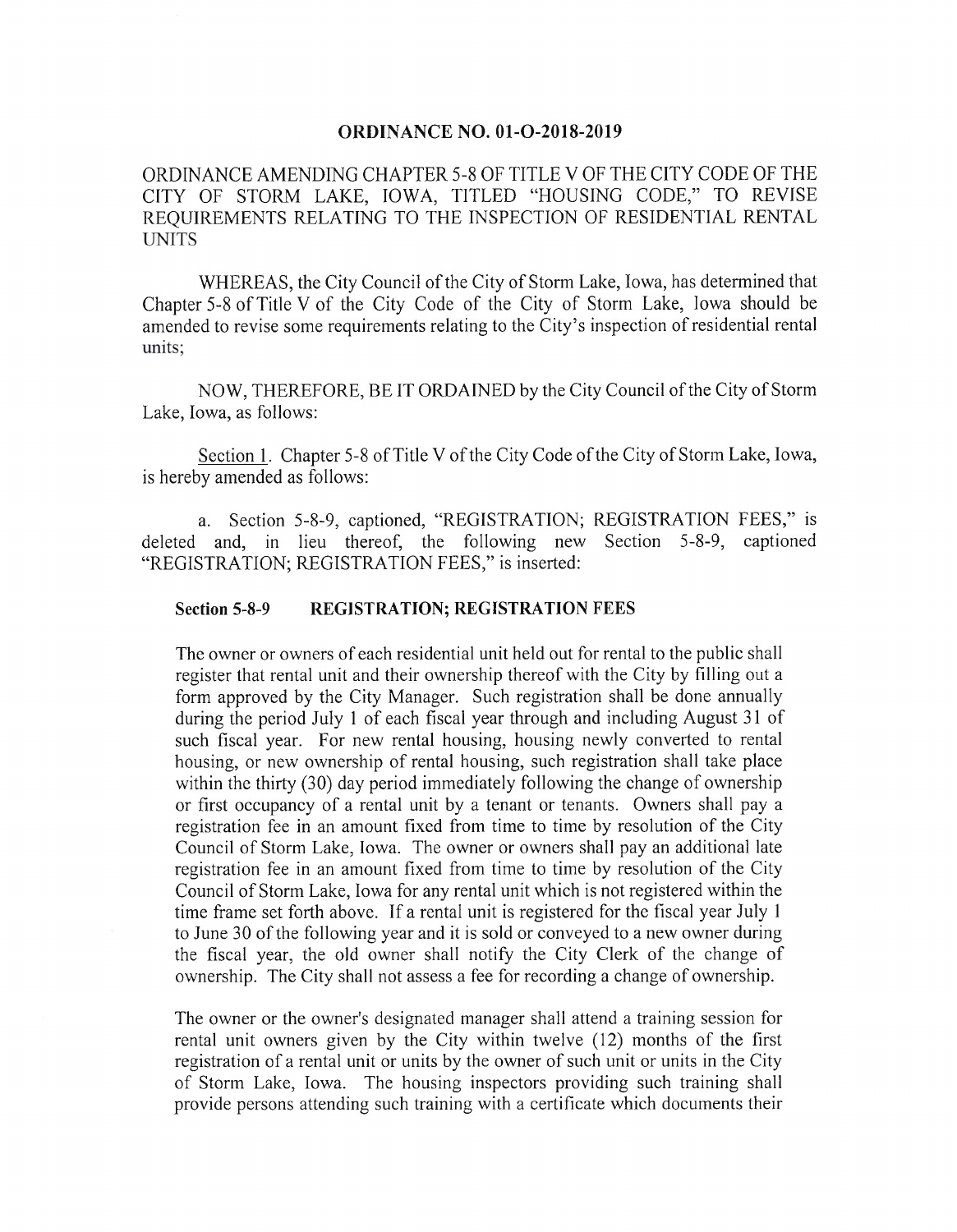## attendance.

The City Housing Inspector is hereby authorized to schedule such inspections of the rental units as are required to ensure compliance and shall attempt to work with the owner or owners to find a mutually agreeable time during business hours to make the inspection. At the time scheduled for the inspection, the owner or owners shall ensure that one or more of them are available to show the premises or they may arrange to have the premises shown by any other responsible adult they may designate. If the inspector arrives at the time scheduled and no person is available to show the premises to him, the owner or owners shall pay a " no show" fee in an amount fixed from time to time by resolution of the City Council of Storm Lake, Iowa and the inspection shall be rescheduled for the earliest appropriate time.

If the housing inspector discovers conditions not in compliance with the housing code, the inspector shall so notify the owner or owners and shall set a date by which the violations shall be brought into compliance. The amount of time allowed by the inspector shall vary depending upon the circumstances with the greatest urgency being required for those violations which pose a serious threat to human health or safety. At the expiration of the time in which the violation must be brought into compliance, the housing inspector shall reinspect the premises to determine compliance. A fee in an amount fixed from time to time by resolution ofthe City Council of Storm Lake, Iowa shall be charged for the first reinspection and all additional reinspections which are required because of an owner's failure to bring a unit into compliance following the housing inspector's initial notification to the owner of conditions that are not in compliance with the housing code.

The owner or the owner's designated manager shall inspect all required smoke detectors in his rental unit or units between July <sup>1</sup> and July 31 at the beginning of each fiscal year ending June 30 and again between January <sup>1</sup> and January 31 of the same fiscal year. The owner or the owner's designated manager shall ensure that all such smoke detectors are installed and working properly. Within ten days of each period allowed by this ordinance for the required inspection of smoke detectors, the owner or the owner's designated manager shall submit a written certification to the City Clerk, on a form prescribed by the City of Storm Lake, Iowa, in which the owner or the owner's designated manager certifies that, at the time of the inspection, all smoke detectors required by the housing code were properly installed in the locations required by such code and that all such smoke detectors were working properly. Compliance with this smoke detector inspection requirement by an owner shall be one factor that the housing inspector may consider in determining the frequency of inspections by the housing inspector of any unit owned by the owner.